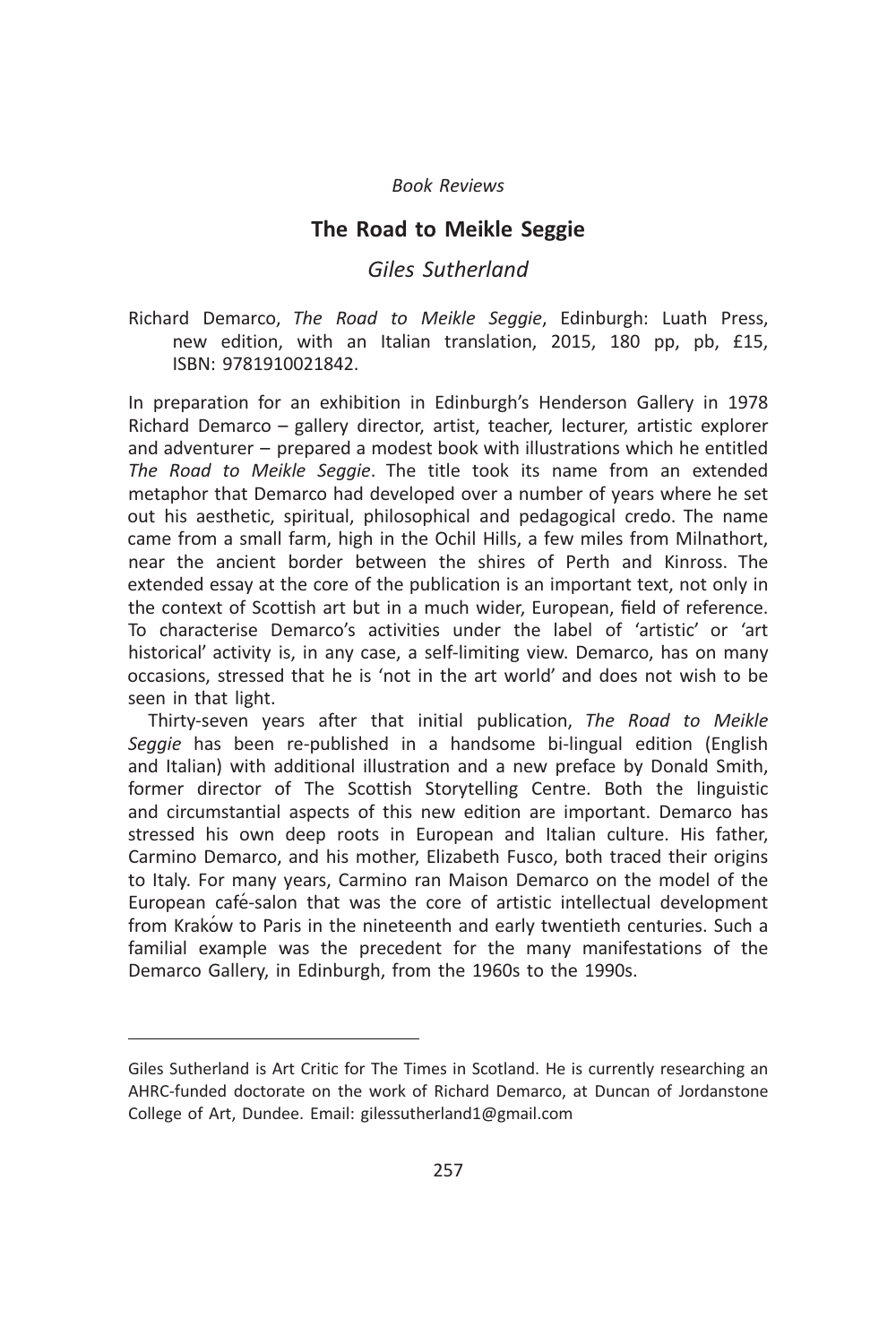Donald Smith's introduction is both visionary and timely. It acknowledges the contribution of Demarco as a major thinker, who happened to be born and brought up in Edinburgh, to the great good fortune of Scotland, and Demarco as an adept and skilled story-teller. His story is a continuous narrative that he has constructed across time and space. In it, he inter-weaves pre-history, myth, the artistic avant-garde, fact, fiction and *genius loci* into a continuing, enthralling tale. It is both specific and universal and, like all the best stories, it is inclusive and inspiring.

In a postscript in the original text, Demarco recounts how the Meikle Seggie idea developed:

Five years ago I made a full entry in my diary entitled 'THE ROAD TO MEIKLE SEGGIE, SUNDAY, 7th APRIL, 1973'. It was not the first time that I had travelled the road; I had first discovered Meikle Seggie on an autumn evening in 1972, but I could not find the words to describe my experience. The words I did use are inadequate to describe an almost completely visual experience but they help me to keep the visual memory of an unforgettable day in focus.

On this clear day, more bright and sparkling than any I can remember, with the sky in constant movement, in rhythm with the swaying branches of the trees blown by a gusty North wind... you could really see 'The Road to Meikle Seggie'. It was the day when this unique and incomparable man-made, ten-mile-long line became part of the journey that has already begun for everyone involved in 'Edinburgh Arts 73'. Perhaps this road helps define 'Edinburgh Arts' as an expedition into that space and place, that mysterious country beyond time, which only Scottish landscape can represent to all expatriate Scots dreaming of their far-off homeland in that state of reverie, that heightened sense of awareness which has produced some of Scotland's best music and literature.

On such a day, when the bright springtime evening light became a prolonged twilight reluctant to leave the Western sky, it seemed natural that, at 8.00 p.m., the sun's almost horizontal rays should fall upon the waters of Loch Leven with its island castle so tragically associated with the years of imprisonment of Mary Queen of Scots. The golden light fell upon the fluttering wings of a great flock of birds forming a large cloud of outsize snowflakes over the bright blue waters of the lake against the steel blue sky. Their cries were less than harsh, yet they resembled seagulls. Every feature of the landscape around the lake could be identified, and even in the far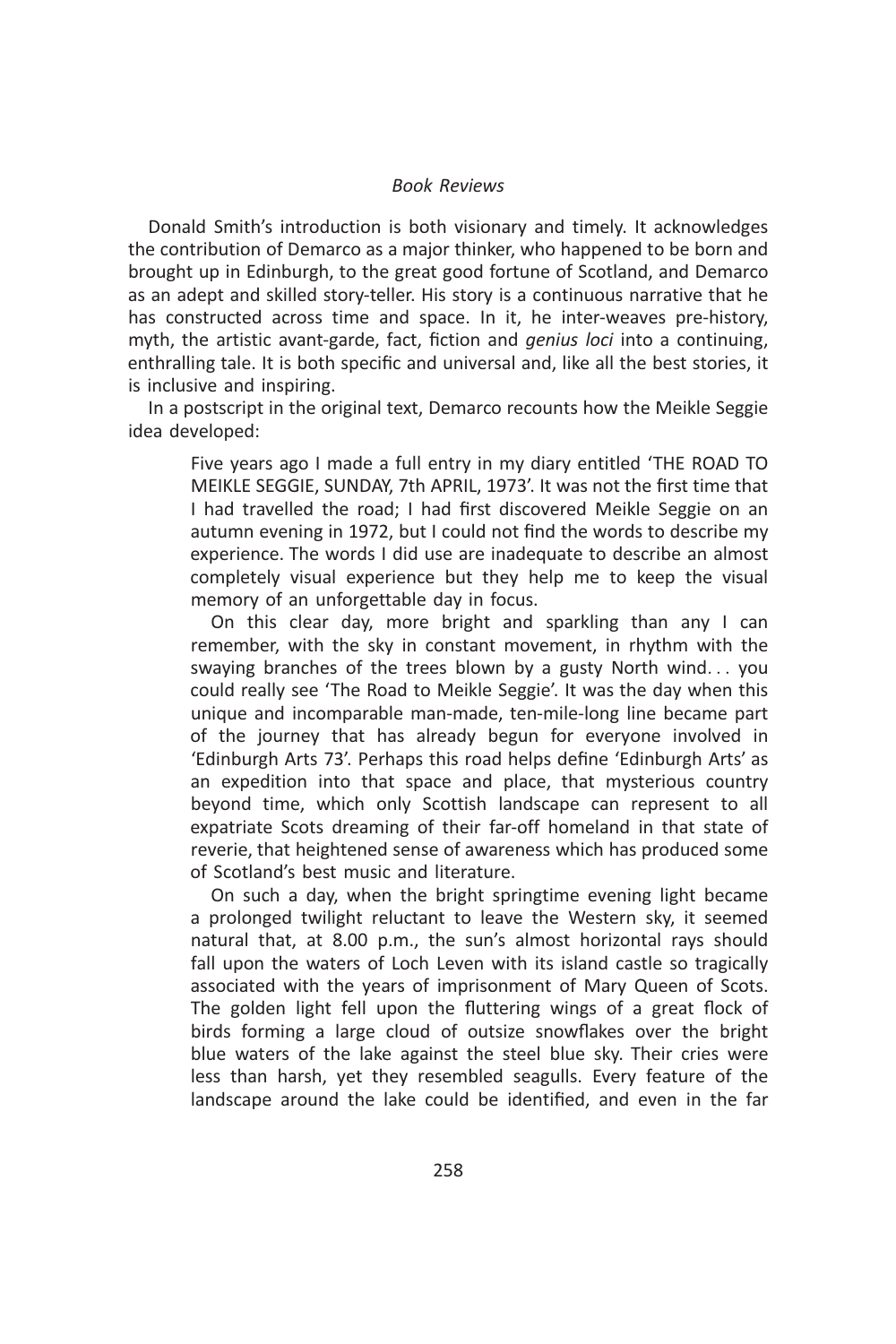distance, the colour and form of the hills and clouds was shown in minute detail.

The 17th century mansion of Kinross House, with its surrounding parkland dominated the flat Western shores of the lake. From here it was possible to walk to the water's edge to where the birds were alighting in animated groups. The drive back to Edinburgh across the Forth Bridge contained two more manifestations of the magic of the day. It was possible to see the mountains of the West; around Loch Lomond, blue-black rounded shapes against a thin streak of neon pink sky, supporting the full weight of the ominous grey clouds which towered above, and over the bridge there appeared in the golden light of the south-western sky a clear form in the shape of an enormous bird  $-$  a flying dragon with a five-mile wing span with two enormous claws stretched almost as far as its eagle head.

That was the way a perfect day could end  $-$  a day that truly began on that road to Meikle Seggie. Like all impossibly beautiful things it had to be searched out like the one true secret road in any fairy tale. There was fairy tale magic in the air. You had to be sure of your instincts and not be led off to the easy, more obvious routes which beckon comfortingly to the Sunday motorists. The Meikle Seggie road being like a cart track and if you are not specially aware you would be bound to drive right on past en route for Ledlanet. This was my first drive in full daylight along the road to Meikle Seggie in preparation for my exhibition of paintings and drawings at the Octagon Gallery in Belfast at the end of May. The road begins 45 minutes from the Demarco Gallery at Melville Crescent, at that moment you first see the one and only 'official' road sign to Meikle Seggie. (pp. 71–73)

Characteristically, Demarco blends matter-of-fact detail and a poeticmythological vision in a prose style at once precise and colourful. It is an artist's vision: landscape and place seen through the filter of intense aestheticism and inner feeling. Yet Demarco tempers his flights of fancy, anchoring the text to reality with reference to contemporary detail. This is the prose of the artist trained in design, illustration and mural drawing; it is the written equivalent of the precise, line-based drawing style that Demarco has so inimitably made his own.

In the text, Demarco mentions 'Edinburgh Arts'. This is yet another facet of this visionary individual's multi-faceted career – part of what he himself calls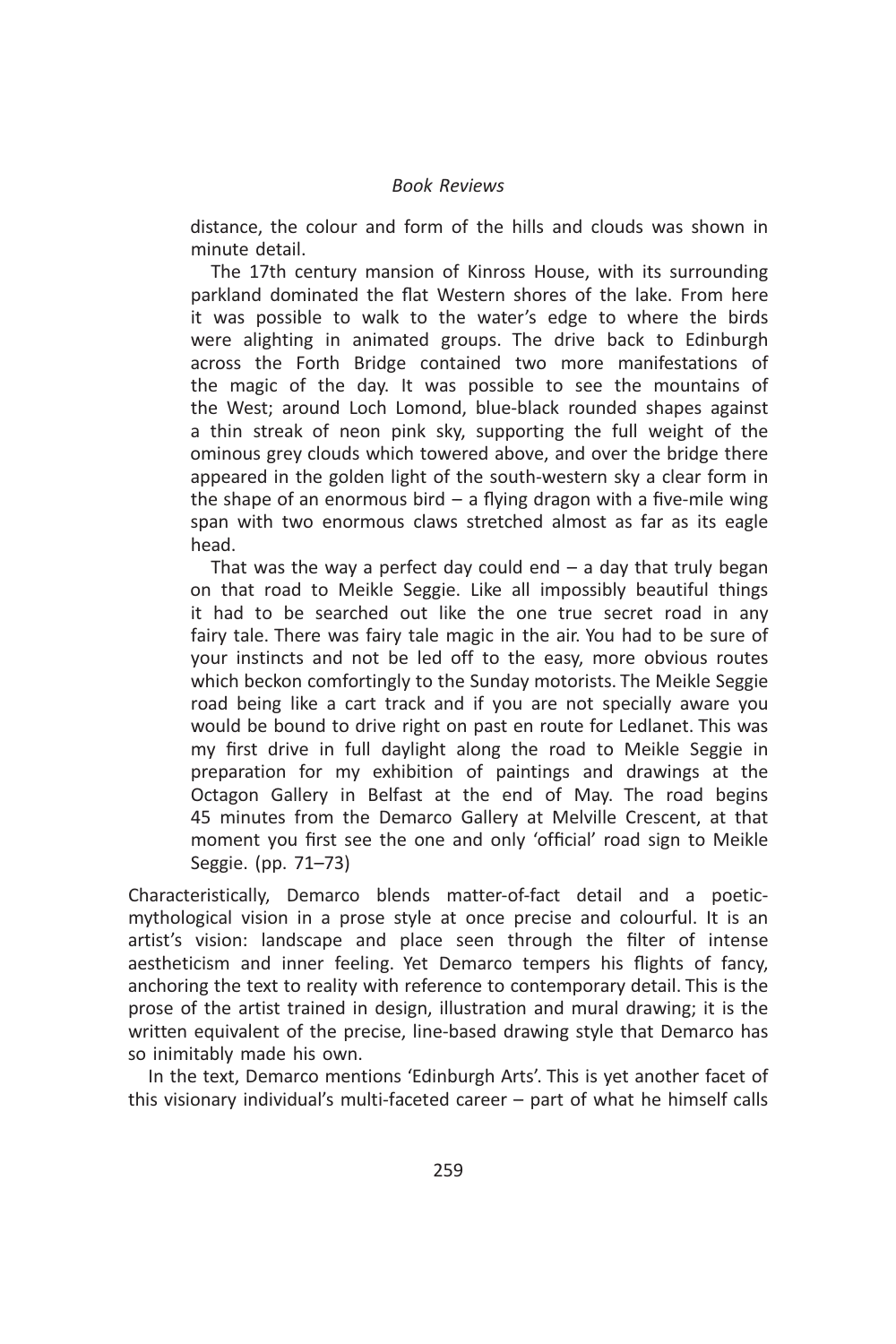his gesamtkunstwerk or 'total art work': drawing, painting and print-making, gallery direction and work as curator, pedagogy, poetry and writing – his largesse and love are all part of a single project: to share the world's beauty and its deeper meanings and messages. Edinburgh Arts began in 1972 as an experimental Edinburgh-based summer school attracting mainly North American students and educators. The six-week intensive curriculum included art-making, field trips and lectures, conducted by some of the best teachers Demarco could find, such as Buckminster Fuller, Joseph Beuys and Tadeusz Kantor. Edinburgh Arts was unashamedly inspired by Black Mountain College – the experimental liberal arts community set up by John Andrew Rice and others in North Carolina in 1933. Buckminster 'Bucky' Fuller had been part of the original faculty at Black Mountain.

Edinburgh Arts evolved beyond the confines of the campus, the lecture theatre and the city to encompass ever more ambitious journeys, first to parts of Scotland within striking distance of Edinburgh, then to the western seaboard of Scotland and eventually to circum-navigatory voyages around the British Isles. The culmination of the journeys eventually embraced the Neolithic temple, Hagar Qim, on Malta and the standing stones of Callanish on Lewis and the Ring of Brodgar in Orkney, with all points in between. These journeys inspired various publications, including the 'companion' text to The Road to Meikle Seggie – The Artist as Explorer – published in the same year, 1978.

In Demarco's own words:

the essence of the Edinburgh Arts concept ... is a new kind of gallery space for me and a new kind of learning space. It started off in 1972 as an alternative to the seemingly never-ending programme of exhibitions which the Demarco Gallery was committed to (an average of 50 a year for eight years), and came out of my belief that Giuseppe Chiari is right when he says L'arte corrompe. L'arte est facile. I happen to believe that the 20th century art world feeds on itself, and artists see the map of Europe in a distorted way – hence the gathering of artists at the Basle Fair and the Cologne Kunstmarkt, rather than gathering at holier places where, perhaps, in the past, the wisest men went on pilgrimages. I speak not only of the great medieval university centres and the holy islands of Iona and Torcello, but also of Stonehenge. We must go further back than the Renaissance spirit to find a significant way to develop so called artistic concepts, knowing of course that there is no progress in art, merely discovery.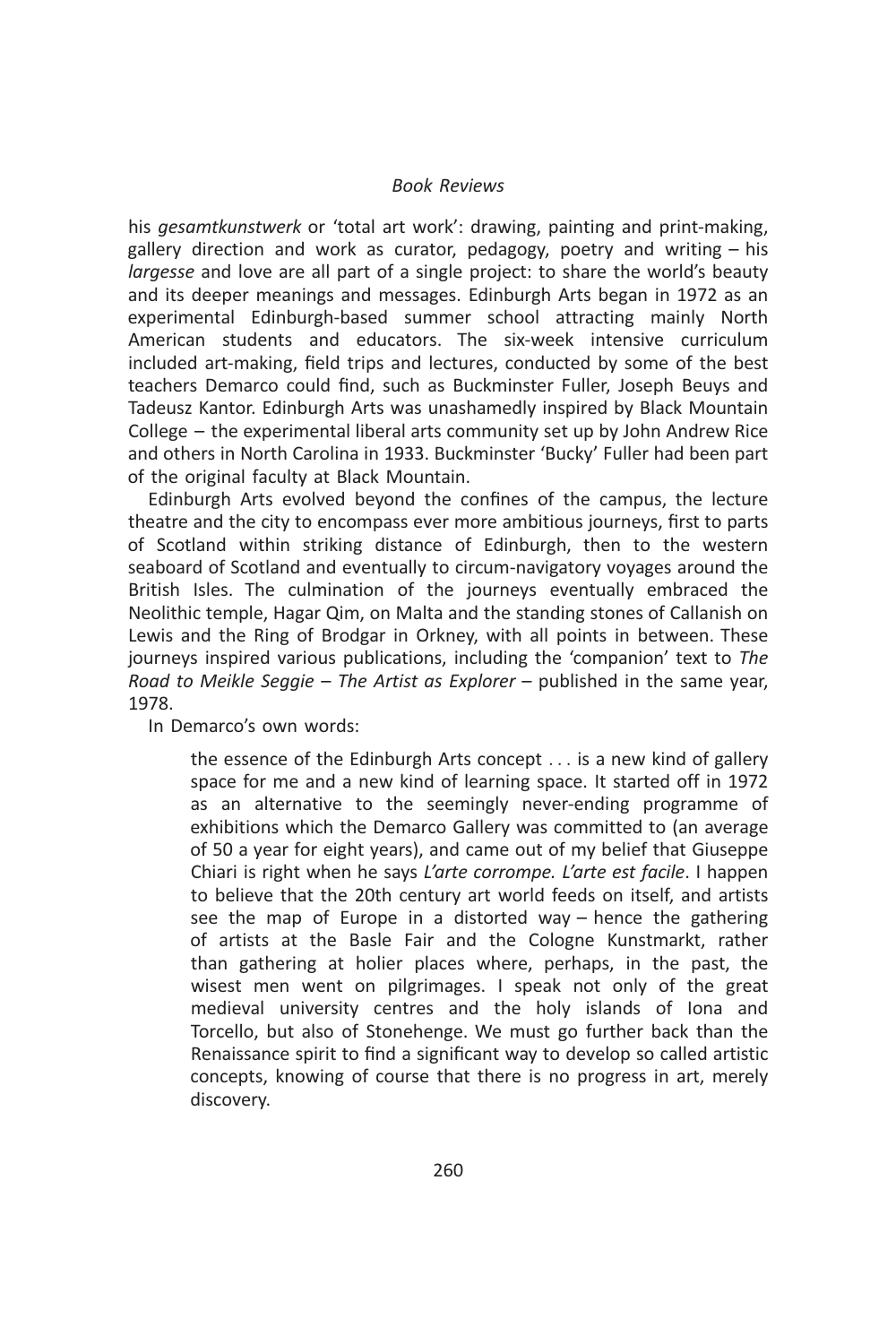Reflecting on Demarco's conception of the journey and its connection with contemporary 'land-art', Lucy Lippard, the American critic, in her classic text, Overlay, observed:

The person who has done most to conceptualize the connection between such contemporary lines on the land, ritual art and the ancient notion of the journey, is Richard Demarco a Scottish artist turned arts administrator/organizer/spiritual tour guide. An indefatigable traveller and proselytiser who cares deeply about the soul of contemporary culture, Demarco began his 'Edinburgh Arts Journey' in 1976, though he had been sowing ideas about ancient/ modern connections for several years before that. The annual voyage with artists, students and interested participants explores sites in Sardinia, Malta, France, Italy, Spain, Portugal, the Azores, and the British Isles, and is itself Demarco's work of art about these connections.

Lippard's final remark, that the annual voyage, or journey, is Demarco's 'work of art ... about these connections' is a crucial one. This, taken in conjunction with Demarco's observation that The Road to Meikle Seggie and the Edinburgh Arts journeys were '... a new kind of gallery space for me and a new kind of learning space...' form the basis of Demarco's pedagogicalaesthetic philosophy – the journey, with its participants and all the complex combinations and permutations of relationship within it, is a form of art.

In 1995, the National Galleries of Scotland bought the Demarco Archive, dating from the late 1950s to that point. The archive represents a treasure trove for researchers interested in all aspects of Demarco's extraordinary journey. Amongst this huge collection of notebooks, artworks, drawings, sketches, photographs, catalogues, correspondence and much else besides, is a closely typed document entitled 'The Road to Meikle Seggie Leads to Gallery Krzysztofory', dated 1974. It is a report, possibly for the board of directors of the Demarco Gallery and the Scottish Arts Council – likely sponsors of Demarco's trip, one of scores, which Demarco made to Poland. The entry for 5 May includes the following:

It was a day of warm sunny weather – the ideal day to embark on the journey which undoubtedly was an extension of my favourite road in Scotland, The Road to Meikle Seggie – the road which leads to the true, unspoiled beauty of Scotland's landscape, untouched by the 20th century; the road which has taught me to seek out all the roads which resemble it. In fact, this Saturday was to introduce me to the road to